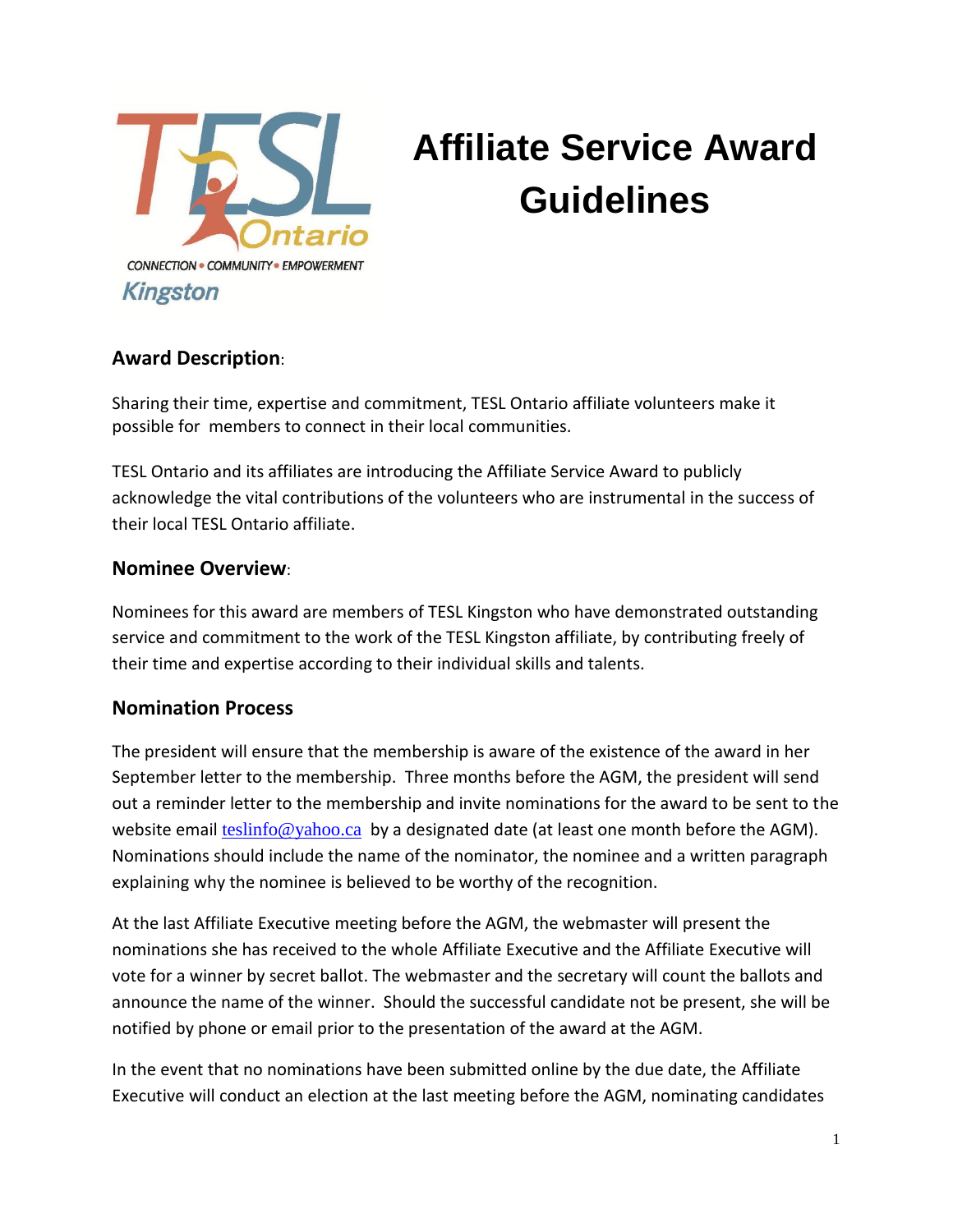and verbally explaining their reasons. The Affiliate Executive will then vote by secret ballot for the person who they believe has demonstrated the most outstanding commitment and service to the work of the affiliate.

The award will be presented to the successful candidate at the Annual General Meeting.

Only one award will be issued per year.

N.B. Nominations from the membership that are incomplete and do not include a written paragraph explaining why the nominee should be considered, will not be considered in the vote. If in any given year, there are no nominations from the membership or the Affiliate Executive, the award will not be given out that year.

## **Conflict of Interest**:

Nominations may not be submitted by family members.

\*\* Award recipients' names and biographies may be posted on the TESL Ontario and/or TESL Kingston websites, as well as in TESL Ontario publications where appropriate.